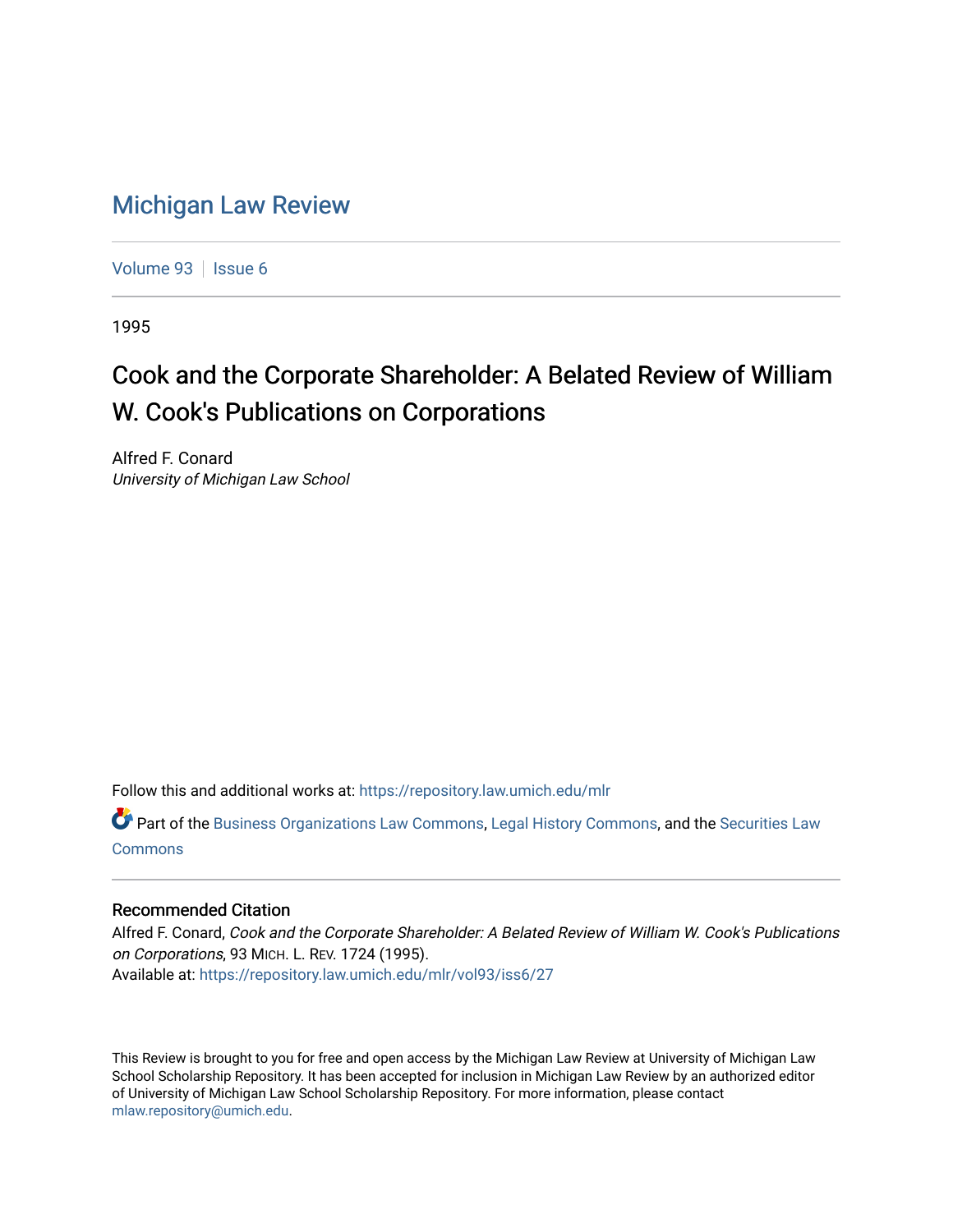# **COOK AND THE CORPORATE SHAREHOLDER: A BELATED REVIEW OF WILLIAM W. COOK'S PUBLICATIONS ON CORPORATIONS**

#### *Alfred* F. *Conard\**

A TREATISE ON THE LAW OF STOCK AND STOCKHOLDERS, AS AP-PLICABLE TO RAILROAD, BANKING, INSURANCE, MANUFACTUR-ING, COMMERCIAL, BUSINESS, TURNPIKE, BRIDGE, CANAL, AND OTHER PRIVATE CORPORATIONS. By *William* W. *Cook.* New York: Baker, Voorhis & Co. 1887. Pp. xciv, 787.

Although William W. Cook is best known today as the donor of the University of Michigan Law Quadrangle, he was chiefly known during his active life as the author of the leading treatise on the law of corporations. First published in 1887, his treatise "became at once the standard work on corporation law," according to Cook's obituary notice in the Yearbook of the New York City bar.1 A century later, when Morton Horwitz surveyed the evolution of corporation law in the late nineteenth and early twentieth centuries, he cited Cook more often than any other author of a treatise on corporations.2

<sup>\*</sup> Henry M. Butzel Professor Emeritus, University of Michigan Law School. A.B. 1932, Grinnell; LL.B. 1936, Pennsylvania; J.S.D. 1942, Columbia; LL.D. 1971, Grinnell. — Ed.

<sup>1.</sup> Henry Wmthrop Hardon, *Memorial of William Wilson Cook, in* N.Y. CITY B. AssN. Y.B. 1931, at 365, 366. "The treatise," as the term was used by Hardon and by the present review, embraces Cook's A TREATISE ON THE LAW OF STOCK AND STOCKHOLDERS (1st ed. 1887) and its continuation under the titles, A TREATISE ON STOCK AND STOCKHOLDERS AND GENERAL CoRPORATION LAw (2d ed. 1889), A TREATISE ON STOCK AND STOCKHOLDERS, THE LAW OF CORPORATIONS HAVING A CAPITAL STOCK (4th ed. 1898, 5th ed. 1903, 6th ed. 1908, 7th ed. 1913, 8th ed. 1923) [hereinafter CooK, TREATISE, *supra* note 1 ([edition numb'er] [year])].

<sup>2.</sup> MORTON J. HORWITZ, THE TRANSFORMATION OF AMERICAN LAW, 1870-1960: THE CRISIS OF LEGAL ORTHODOXY 65-107 (1992). I counted fourteen references to various editions of Cook's treatise, *supra* note 1, in Horwitz's notes *55,* 60, 79, 101, 110, 113, 118, 128, 162, 164, 167, 179, 191, 193. Cook's nearest rival was SEYMOUR D. THOMPSON, COMMENTA-<br>RIES ON THE LAW OF PRIVATE CORPORATIONS (1st ed. 1894) [hereinafter THOMPSON, COM-MENTARIES, *supra* note 2 ([edition number] [year])] with thirteen citations — Horwitz's notes 30, 54, 56, 119, 168, 178, 183, 184, 204, 205, 207, 208, and 210. I found four citations to various editions of JOSEPH K. ANGELL & SAMUEL AMES, TREATISE ON THE LAW OF PRIVATE COR-PORATIONS AGGREGATE (1st 1832, 6th ed. 1858, 7th ed. 1861, 11th ed. 1882) [hereinafter, ANGELL & AMES, TREATISE, *supra* note 2 ([edition number] [year])] in Horwitz's notes 126, 139, 209, and 210. Horwitz made four references to V1croR MoRAWETZ, A TREATISE ON nm LAw OF PRIYATE CoRPORATIONS (1st 1882, 2d ed. 1886) [hereinafter MoRAWETZ, TREA· TISE, *supra* note 2 ([edition number] [year])] in notes 127, 143, 144, and 145; two references to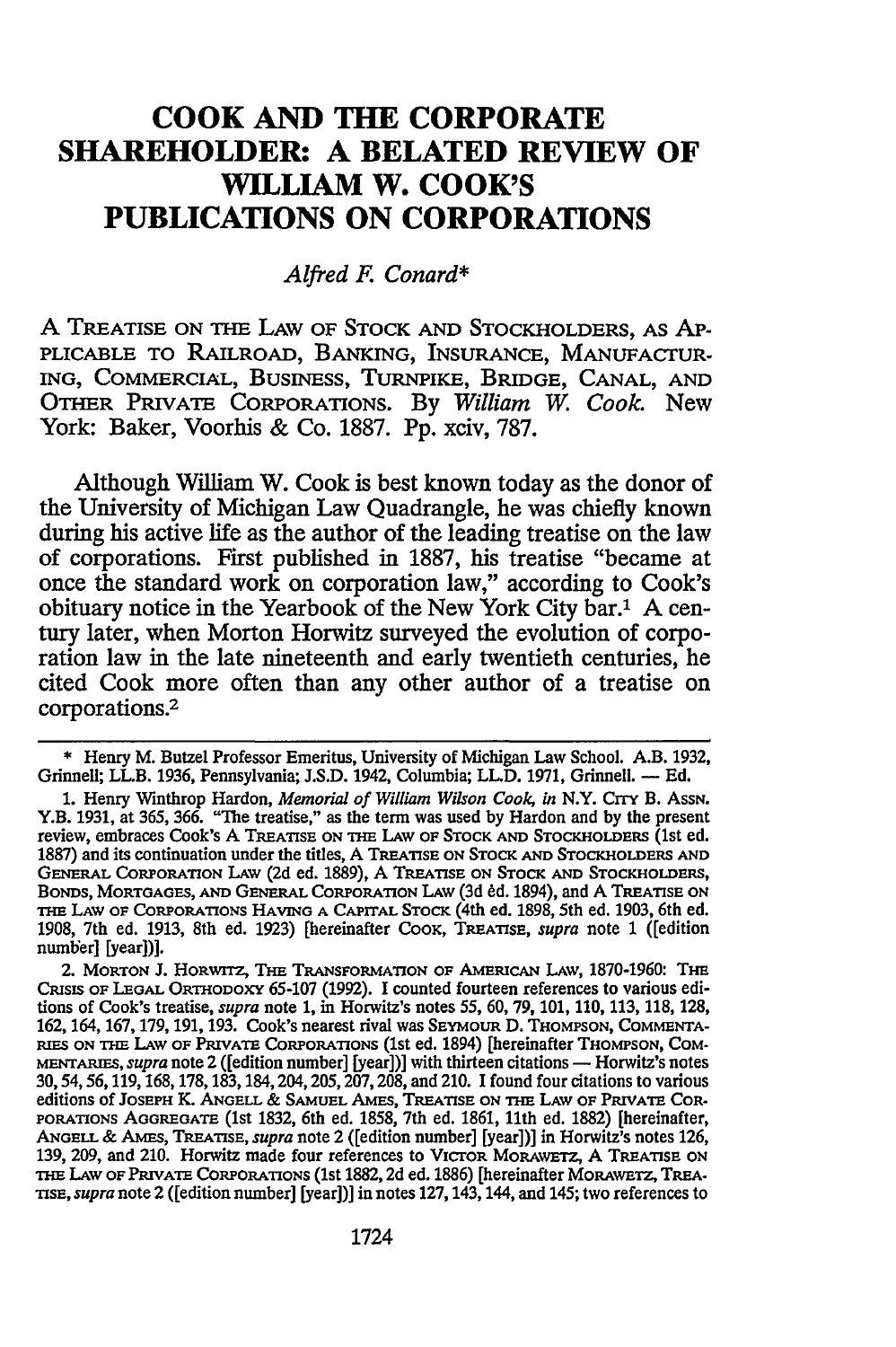Cook's writings on trusts, on industrial concentration, and on railroads grew out of his law practice, which began in New York City in 1882, shortly after his law school graduation, in the employment of Frederic B. Coudert.3 Through the Coudert office Cook met John W. Mackay,4 who had made a fortune in Nevada's Comstock lode and moved to New York in  $1883^5$  - the same year in which Cook was admitted to the New York bar.6 In 1884, Mackay co-founded the Commercial Cable Company, which laid a transatlantic cable from New York to London and the Continent.7 When Western Union refused to relay Commercial Cable's messages in the United States, Mackay established the Postal Telegraph Company, and it proceeded to wage a price war with Western Union.<sup>8</sup>

Cook became Mackay's personal counsel,9 and this association gave him the opportunity to make investments that were eventually worth millions of dollars.<sup>10</sup> Cook's philippic against monopolies and trusts<sup>11</sup> appeared at the time when Mackay was struggling to break the monopoly power of Western Union.12 Coincidentally, the principal owner of Western Union was Jay Gould,13 one of the

HENRY 0. TAYLOR, A TREATISE ON THE LAW OF CoRPORATIONS HAVING A CAPITAL STOCK (1884) in notes 146 and 148; and one reference to GEORGE W. FIELD, A TREATISE ON THE LAw OF PRIVATE CoRPORATIONS (1st ed. 1877) [hereinafter FIELD, TREATISE, *supra* note 2 ([edition number] [year])] in note 211. Arthur Machen, Jr., a professor at the University of Chicago and the author of a two volume treatise, *see infra* notes 61, was cited only for a law review article in Horwitz's note 235 (citing Arthur W. Machen, Jr., *Corporate Personality,* 24 HARV. L. REv. 253, 261-62 (1911)).

3. Walter Hulme Sawyer, *William* W. *Cook, University Benefactor,* 36 MICH. ALUMNUS 643, 643 (1930).

4. *Id.* 

5. *See* OsCAR LEWis, SILVER KlNGs: THE LIVES AND TIMES OF MACKAY, FAIR, FLOOD, AND O'BRIEN, LoRDs OF THE NEVADA CoMSTOCK LoDE 105 (1947); *John* W. *Mackay,* ENGI-NEERING & MINING J., Jan. 1989, at 112C. These sources say that Mackay sold his Comstock interests in 1883, but an obituary in 1902 reported that he still owned controlling interests in several of the Comstock mines at the time of his death. *John* W. *Mackay Dies in London,*  N.Y. TIMES, July 21, 1902, at 1.

6. Allen Schoenfield, W.W. *Cook Dies: 'M' Benefactor,* DETROIT NEWS, June 5, 1930, at 6.

7. LEWIS, *supra* note 5, at 106; *John* W. *Mackay Dies in London, supra* note 5, at 1.

8. LEWIS, *supra* note 5, at 106; *John* W. *Mackay Dies in London, supra* note 5, at 1.

9. Hardon, *supra* note 1, at 366.

10. Schoenfield, *supra* note 6, at 6.

11. WILUAM W. CooK, "TRUSTS": THE RECENT CoMBINATIONs IN TRADE: THEIR CHARACI'ER, LEGAUIY, AND MODE OF ORGANIZATION, AND THE RIGHTS, DUTIES AND LIA- BIUTIES OF THEIR MANAGERS AND CERTIFICATE-HOLDERS (2d ed. 1888) [hereinafter, Cook, Trusts]. This work consists of 63 small pages of text and 50 pages of appendices. I have found no record of the first edition but presume that it was published in the same year, because the only copyright date is 1888, and the preface is dated February 23, 1888. The second edition may have been issued only to include the appendices, consisting of a report of a New York Senate committee and accompanying documents, which were completed on February 29, 1888.

12. LEWIS, *supra* note 5, at 105-08.

13. *Id.* at 106.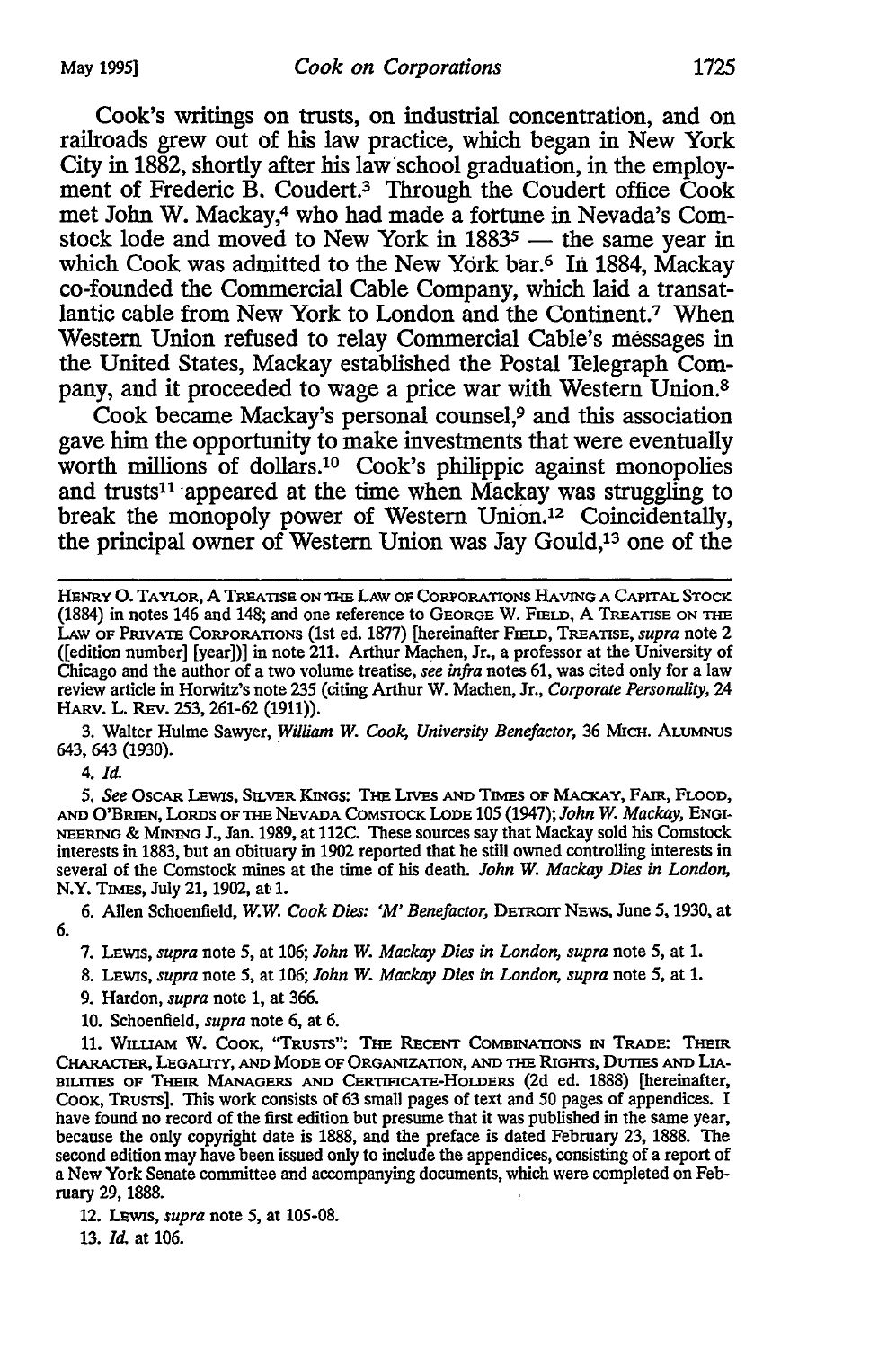notorious perpetrators of stock frauds14 of the kind that Cook denounced in his treatise (pp. 23, 667).<sup>15</sup>

Mackay eventually linked Commercial Cable, Postal Telegraph, and other companies in the Mackay Companies, which owned the "entire capital stock of the Commercial Cable Co., and a majority of all of the capital stocks of a large number of telegraph, telephone, and cable companies in the United States, Canada and Europe, including the land line system known as the Postal Telegraph-Cable Co."<sup>16</sup> For many years prior to his retirement in 1921, Cook was general counsel for the Commercial Cable and Postal Telegraph Companies and for the Mackay Companies.17

#### COOK ON CORPORATIONS

Cook's major innovation in corporation theory was to recognize the corporate investor as a central figure of legal concern. He captured this view in the title of the first three editions of his treatise, which he called not *Corporations,* but *Stock and Stockholders.* <sup>18</sup> Before Cook, most authors treated private corporations less as associations of shareholders than as instruments of the state with their rights and liabilities defined by their charters.

The leading American treatise on corporation law before Cook was that of Joseph Angell and Samuel Ames, which had gone through eleven editions from 1832 to 1882.19 Its plan of organization was very similar to that of a 1793 treatise published in London by Stewart Kyd.20 Although Kyd purported to include joint stock companies, most of his text and citations related to nonprofit corporations that had neither stock nor stockholders. These nonprofit

16. 3 MOODY'S ANALYSES OF INVESTMENTS AND SECURITY RATING BooKS: PUBLIC UTILITY INVESTMENTS 203 (1921).

17. The title page of Cook's A SOLUTION OF THE RAILROAD PROBLEM IN SIGHT (1919) [hereinafter Cook, Solutrow] identified the author as "General Counsel of The Mackay Companies, Postal Telegraph-Cable Company, Commercial Cable Company, and author of 'Cook on Corporations.' " A reporter identified him as "general counsel for the Mackay Companies" in *W.W. Cook Dies: Was Noted Lawyer,* N.Y. TIMES, June *5,* 1930, at 27. According to *Some Graduates of the Department of Law of the University,* 14 MICH. ALUMNUS 251, 258 (1907-1908), Cook was "general counsel for the leading telegraph companies" of New York City in 1908.

18. *See* CooK, TREATISE, *supra* note 1 (1st ed. 1887, 2d ed. 1889, 3d ed. 1894).

19. ANGELL & AMES, TREATISE, *supra* note 2 (1st ed. 1832, 2d ed. 1843, 3d ed. 1846, 4th ed. 1852, 5th ed. 1855, 6th ed. 1858, 7th ed. 1861, 8th ed. 1866, 9th ed. 1871, 10th ed. 1875, 11th ed. 1882).

20. STEWART KYD, A TREATISE ON THE LAW OF CoRPORATIONS (1793). Kyd's was the first English-language treatise on the subject according to Angell and Ames. ANGELL & AMES, TREATISE, *supra* note 2, at vi (1st ed. 1832).

<sup>14.</sup> MATTHEW JOSEPHSON, THE ROBBER BARONS: THE GREAT AMERICAN CAPITALISTS 1861-1901, at 122-23, 158-59 (1934).

<sup>15.</sup> All parenthetical references are to CooK, TREATISE, *supra* note 1 (1st ed. 1887).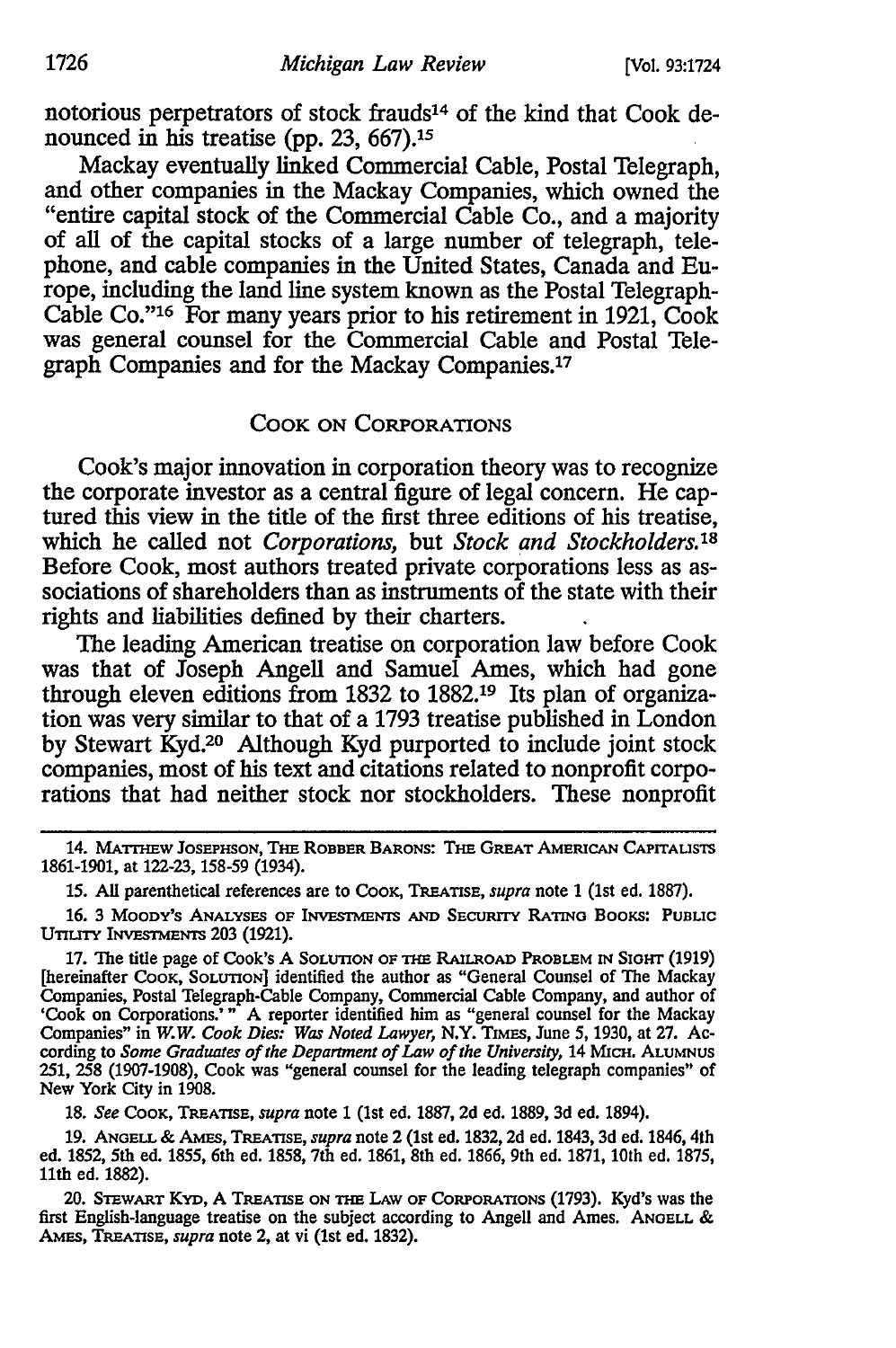corporations· had supplied most of the corporate litigation up to Kyd's time.

Angell and Ames's principal subjects of discussion were churches, charities, and universities, as Kyd?s had been.21 Later editions recognized that the rapid increase of "joint-stock corporations" called for separate attention,<sup>22</sup> but these editions included no distinct treatment of the joint stock corporation's attributes. Angell and Ames focused their attention on topics critical to religious and  $eleemosynary$  corporations such as means of creation  $-$  prescription, common law, and legislative acts,<sup>23</sup> corporate capacity to acquire and alienate property,<sup>24</sup> and the necessity of a corporate seal to bind a corporation to a contract.25 In these areas, the law was concerned with the relation between the corporation, viewed as a unit, and the state or outsiders with whom the corporation might deal. Angell and Ames paid scarcely any attention to the conflicting interests of a corporation's internal constituents — its members and its managers.

Angell and Ames's text, even in the 1882 edition, remained singularly silent on the financial outrages that had occurred in railroad financing during the 1850s, 1860s, and 1870s.<sup>26</sup> Thousands of shares had been forged, thousands issued in violation of court orders, and thousands issued for face values far in excess of what was paid for them.27 Angell and Ames's treatise made no mention of "stock watering," which had caused insolvencies and had probably accentuated the panics of 1857 and 1873. Their treatise gave a few pages to the rights of "members" to sue their corporations for payment of debts or dividends,28 and to enjoin actions that are beyond the corporation's charter powers,29 but Angell and Ames's text made no

24. *Id.* at 120-80.

25. *Id.* at 197-212.

26. John Lathrop edited the seventh to eleventh editions of Angell and Ames's work. ANGELL & AMEs, TREATISE, *supra* note 2, at iii-iv (11th ed. 1882). Ames supervised the preparation of the seventh edition. In all subsequent editions, which were published after both authors' deaths, Lathrop preserved without change the text of prior editions, adding only new footnotes, which were separated from the footnotes of earlier editions. *'Id,* at iv.

27. A variety of stock frauds in this era are recounted by, among others, CLIFFORD BROWDER, THE MONEY GAME IN OLD NEW YORK: DANIEL DREW AND HIS TIMES 83, 143-65 (1986); JOSEPHSON, *supra* note 14; EDWARD C. KIRKLAND, INDUSTRY COMES OF AGE: BUSINESS, LABOR, AND PUBLIC POLICY 1860-1897 (1961); ROBERT SOBEL, THE BIG BOARD: A HISTORY OF THE NEW YORK STOCK MARKET 59 (1965).

28. ANGELL & AMEs, TREATISE, *supra* note 2, at 436-37 (11th ed. 1882).

29. *Id.* at 439-40.

<sup>21.</sup> *See id.* at 21-31.

<sup>22.</sup> *See, e.g.,* ANGELL & AMEs, TREATISE, *supra* note 2, at 33 (11th ed. 1882). The first edition of this treatise had noted that "civil corporations" were "by far the most numerous in the United States," but the category was not characterized by stockholding, and it included universities. ANGELL & AMES, TREATISE, *supra* note 2, at 25-26 (1st ed. 1832).

<sup>23.</sup> ANGELL & AMES, TREATISE, *supra* note 2, at 53-78 (11th ed. 1882).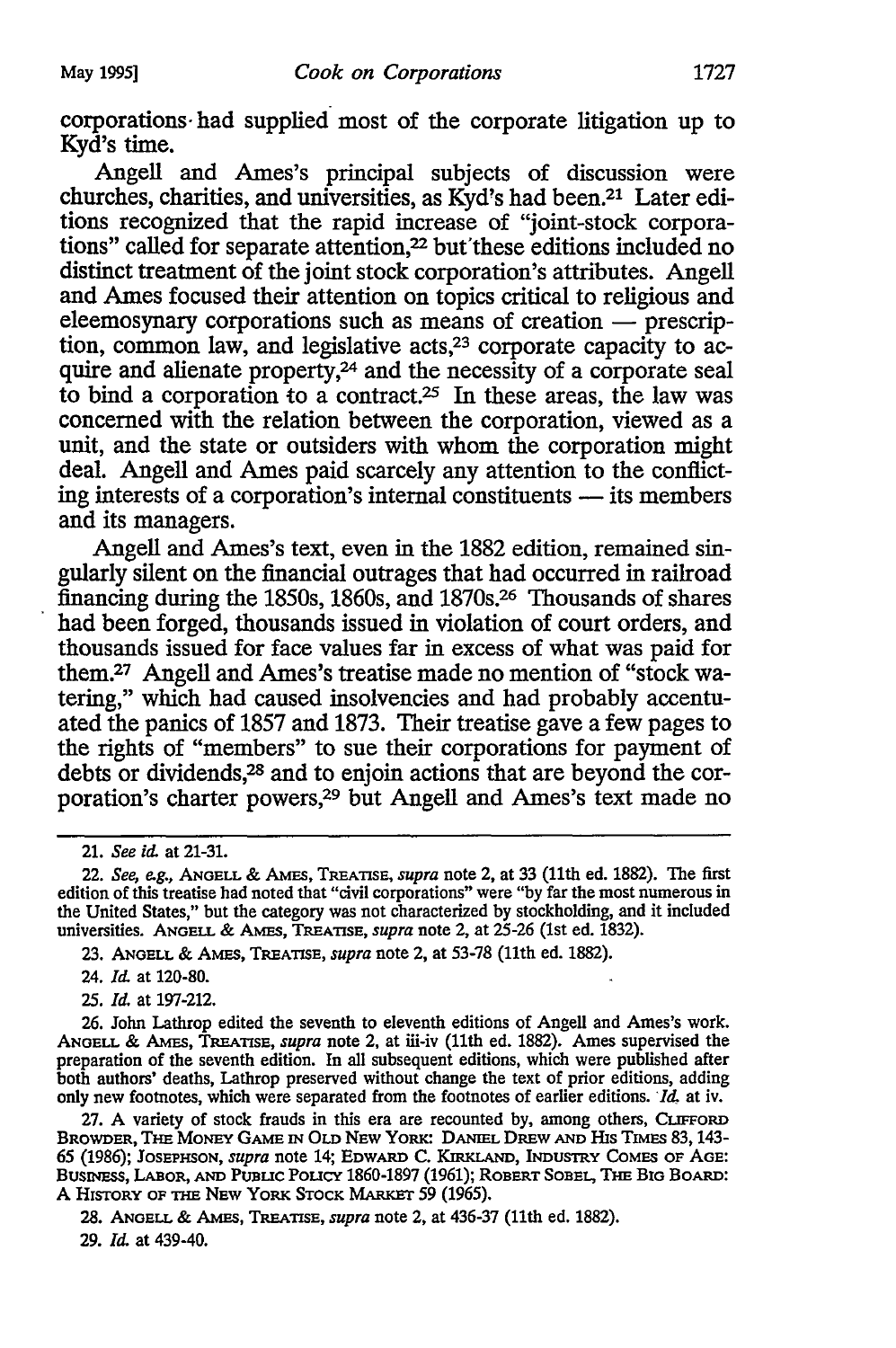suggestion that a shareholder could sue on the corporation's behalf for officers' or directors' frauds or neglects.3o

Some authors who preceded Cook made minor additions to the analyses of Kyd and of Angell and Ames.31 George W. Field in 1877 introduced an exposition of the powers of directors;<sup>32</sup> Angell and Ames had mingled directors with other "agents" in their last edition.33 Victor Morawetz in 1882 prophetically attacked the doctrine of *ultra vires.* 34 Although Cook's predecessors cited cases that arose out of the scandals of the 1850s, 1860s, and 1870s, their texts paid scant attention to the abusive practices that gave rise to the scandals.<sup>35</sup> Platt Potter captured the prevailing spirit of treatise writers of the age in the preface of his 1881 treatise when he wrote:

In the performance of this task, it may be needless to remark that no change in the established general principles of the law of corporations has been attempted; these principles, as found laid down in the elementary works of Blackstone and Kent, are unchanged, and will forever remain the same; they are expressed by those authors in the most simple language, and yet with classic elegance which no time will improve.36

30. Angell and Ames cited the right of a shareholder to sue an outsider on behalf of the corporation  $-$  established by Dodge v. Woolsey, 59 U.S. (18 How.) 331 (1855)  $-$  only to sustain the right of a shareholder to sue to enjoin *ultra vires* acts. ANGELL & AMES, TREA-TISE, *supra* note 2, at 437 {11th ed. 1882).

31. *See* BENJAMIN VAUGHAN ABBOTI & AuSTIN ABBOTI, A GENERAL DIGEST OF THE LAw OF CORPORATIONS (1869) (containing a collection of case summaries without separate analysis); CHARLES T. BOONE, A MANUAL OF THE LAw APPLICABLE TO CORPORATIONS GENERALLY (1887) [hereinafter BOONE, MANuAL] (presenting a condensed pocket-size text); FIELD, TREATISE, *supra* note 2 (1st ed. 1877, 2d ed. 1883); MORAWETZ, TREATISE, *supra* note 2 {1st ed. 1882, 2d ed. 1886); PLATI POTTER, TREATISE ON THE LAW OF CORPORA· TIONS {1881) [hereinafter POTTER, TREATISE].

32. FIELD, TREATISE, *supra* note 2, at 163-200 (1st ed. 1877).

33. ANGELL & AMES, TREATISE, *supra* note 2, at 284-364 (11th ed. 1882).

34. MORAWETZ, TREATISE, *supra* note 2, at iv {1st ed. 1882); MoRAWETZ, TREATISE, *supra* note 2, at iv, 666-76 (2d ed. 1886). By the middle of the twentieth century, the doctrine was in general disrepute. *See* HENRY WIN'IHRoP BALLANTINE, BALLANTINE ON CORPORA· TIONS 240-69 (rev. ed. 1946). Morawetz also rejected the entity conception of the corpora· tion. MoRAWETZ, TREATISE, *supra* note 2, at iii (2d ed. 1886).

35. *See* BENJAMIN VAUGHAN ABBorr & AuSTIN ABsorr, A GENERAL DIGEST OF THE LAw OF CORPORATIONS 653-55 (Supp. 1879} {briefing a few cases of shares issued below par and of shareholders' derivative suits, but containing no exposition of the principles involved); BooNE, MANuAL *supra* note 31; FIELD, TREATISE, *supra* note 2, at 159-62, 188 {1st ed. 1877) (offering a brief exposition of overissued and watered stock and of directors' liability for fraud); FIELD, TREATISE, *supra* note 2, at 206-09, 246-47 (2d ed. 1883} (same); POTTER, TREATISE *supra* note 31.

36. POTTER, TREATISE *supra* note 31, at v. Potter was, however, very conscious of the tremendous expansion of corporations, about which, he noted with evident misgivings: "It seems to have been, and is, the growing policy of the state to give countenance and encouragement .... " *Id.* at iii. But he disavowed any evaluation of the phenomenon in his treatise, explaining: "We do not intend - it is not our purpose - in our treatment of this subject, to be regarded as pronouncing this policy to be a sound one, or this condition of things to be the most wise; those considerations are not legitimately within the scope of this work." *Id.* at iv.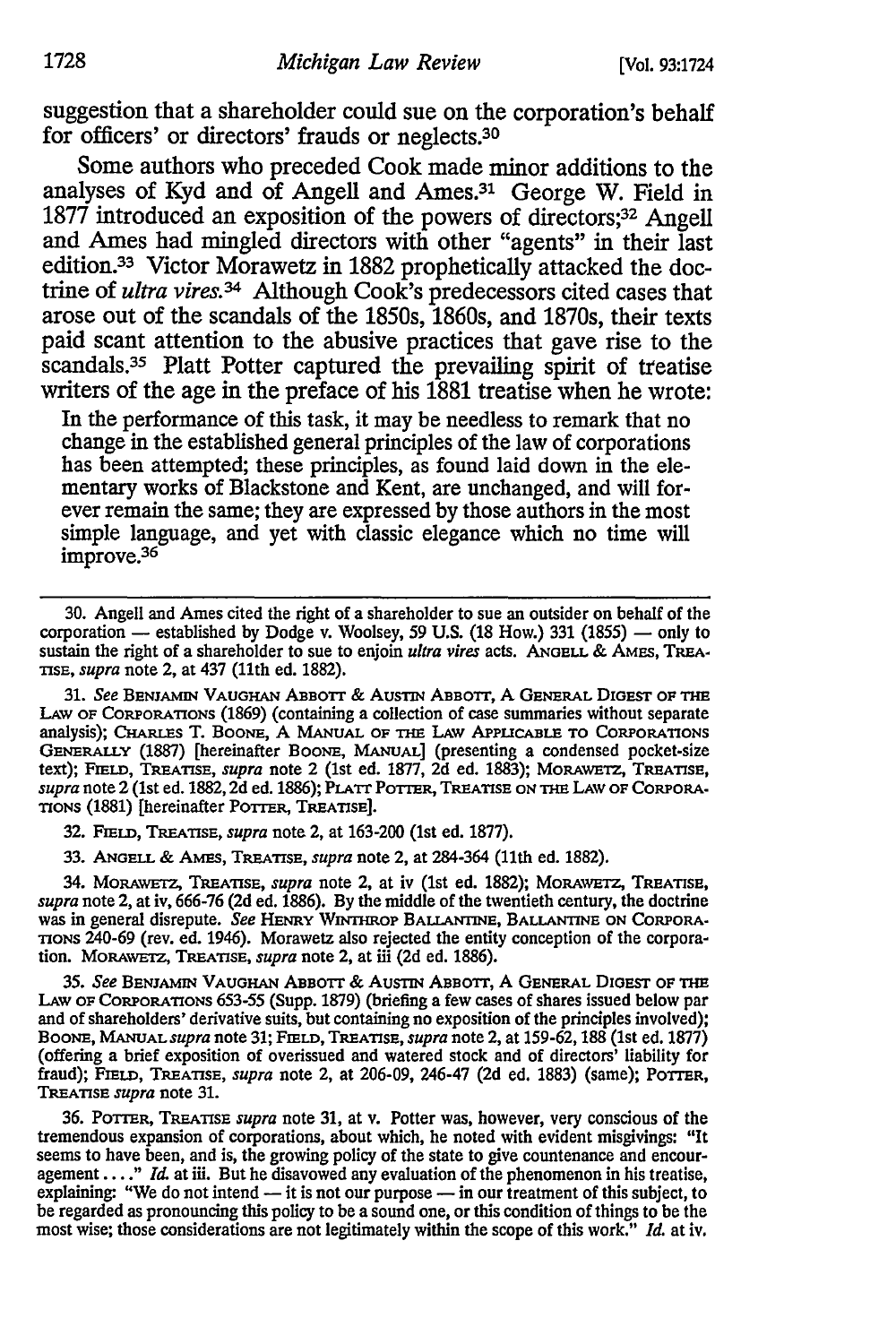No such deference to earlier authors infected the writing of William W. Cook. After recognizing that others had adequately developed some parts of the law of corporations, he observed:

As regards the important subject of Stock and Stockholders, however, there has been a singular deficiency in the text-books  $\dots$ . It was found that many of the most important and practical principles governing stocks had never been investigated and presented by law writers. [p. v]

Cook made it clear that it was his own analyses and his own opinions that entered into his treatise. He explained: "The plan of the work is original, and this volume is the result of a long and conscientious study of the sources of authority  $-$  the cases themselves.... [The writer] has not hesitated to express his opinion when the occasion seemed to warrant it" (p. vi).

Cook's innovation was to focus on the rights of investors and on the abuse of investors by corporate promoters and managers. His novel title, *Stock and Stockholders,* signaled the change. The outrages that had been committed in railroad financing just before and after the Civil War made evident the need for a systematic approach to the rights of investors. By directing attention to the interests of investors, Cook initiated the orientation of corporation law toward the demands of capitalism.

In a radical departure from earlier literature, Cook opened his analysis of stock issuance with a vivid description of offensive practices, declaring:

It is no unusual thing for a newly organized railroad corporation to issue to a construction company, bonds and stock whose par value is many times the value of the construction work done... Soon, however, default is made in the payment of the interest on the bonds, and this is followed by corporate insolvency, foreclosure, receivership, and reorganization. The issue of fictitiously paid up stock is the favorite device of corporate promoters, organizers, and manipulators, in carrying out their plans of realizing enormous gains from small investments, and in accumulating great fortunes at the expense of the public. [p. 23]

After this spirited introduction, Cook expounded the case law of stock issuance in prose as dull as any other legal writer's, but he introduced a new rationale for shareholders' liability. Unlike his predecessors, who had treated "capital stock" as merely the sum of shareholders' interests in the company,<sup>37</sup> Cook defined "capital stock" as "the sum fixed by the corporate charter as the amount

<sup>37.</sup> Although Angell and Ames captioned one chapter "Of the Nature and Transfer of Stock in Joint-Stock Incorporated Companies," they offered no definition of "stock" beyond what might be implied by the statement: "By the term 'joint-stock' corporation, we would be understood to mean such a corporation as has for its object a division of profits among its stockholders." ANGELL & AMES, TREATISE, *supra* note 2, at 589 (11th ed. 1882).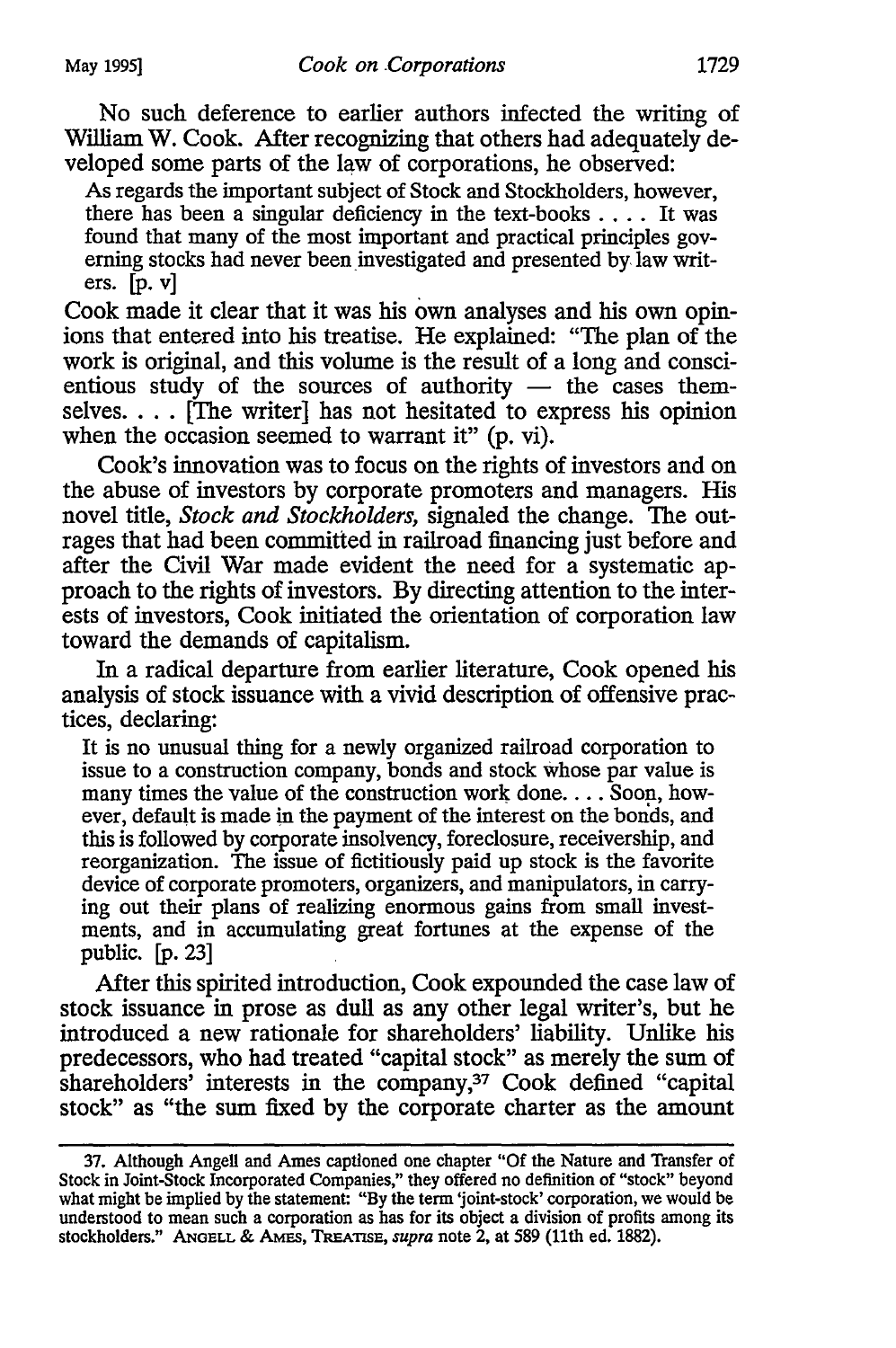paid in or to be paid in by the stockholders ... " (p. 3), thus supplying a link between stockholding and liability. Cook's recognition of capital as a fixed sum enabled him to give a lucid explanation of "watered or fictitious stock" and the liabilities of its holders.<sup>38</sup>

In this and other chapters, Cook devoted 250-odd pages to liabilities of shareholders for corporate debts.<sup>39</sup> He also explained "overissue," the issuance of more shares than authorized by corporate charters (pp. 300-06), which had escaped the attention of Angell and Ames.

In addition to exposing the evils of stock watering, Cook opened a new branch of doctrine under the title of his thirty-ninth chapter, "Fraudulent Acts of Directors, Majority of Stockholders, and Third Persons" (p. 666). As he had done in his chapter on shareholder liability, Cook began by describing the abuses that he saw in the marketplace. He declared:

Corporations, with their vast capital stock, their great income, their rapidly changing personal property, and their large purchases and sales, have proved to be a temptation which corporate officers are too often unable to withstand. These companies have been found to be efficient instruments of fraud, speculation, plunder, and illegal gain. In these latter days the robbery and spoliation of corporations and stockholders by the corporate directors and managers have been systematized into well-known methods of proceeding, and the carrying out of such plans has become a profession and an accomplishment. The skill, audacity, experience, and talent of the highest order of administrative ability have reduced to a certainty the methods of diverting profits, capital, and even the existence of the corporation itself, to the enrichment of the corporate managers and their co-conspirators. Corporations become insolvent and stockholders lose their investments, while individuals become millionaires. Illegitimate gains are secured and enormous fortunes are amassed by the few at the expense of the defrauded, but generally helpless, stockholders. [p. 667]

Cook pursued his exposure of directors' misdeeds with an exposition of the theory and justification of "stockholders' suits" (pp. 669- 73), which would become a central concern of corporation lawyers, writers, and teachers in the twentieth century as "shareholders' derivative suits."<sup>40</sup>

Another area in which Cook recognized the inadequacy of existing law was the transfer of stock. In 1887, shares of stock were

<sup>38.</sup> Pp. 11 (defining the terms}, 22·46 (expanding liabilities). Watered and fictitious stock escaped mention by Angell and Ames. *See supra* notes 26-30 and accompanying text.

<sup>39.</sup> Pp. 11-267. Angell and Ames treated shareholders' liabilities without distinguishing between liability on subscriptions and liability on shares issued for deficient consideration. ANGELL & AMES, TREATISE, *supra* note 2, at 630-76 (11th ed. 1882).

<sup>40.</sup> *See, e.g., Reporter's Note,* 2 THE AM. LAW INST., PRINCIPLES OF CORPORATE Gov-ERNANCE: ANALYSIS AND RECOMMENDATIONS 9-17 (1994); Symposium, *Shareholder Litigation,* 48 L. & CoNIEMP. PRoB. 1 (1985).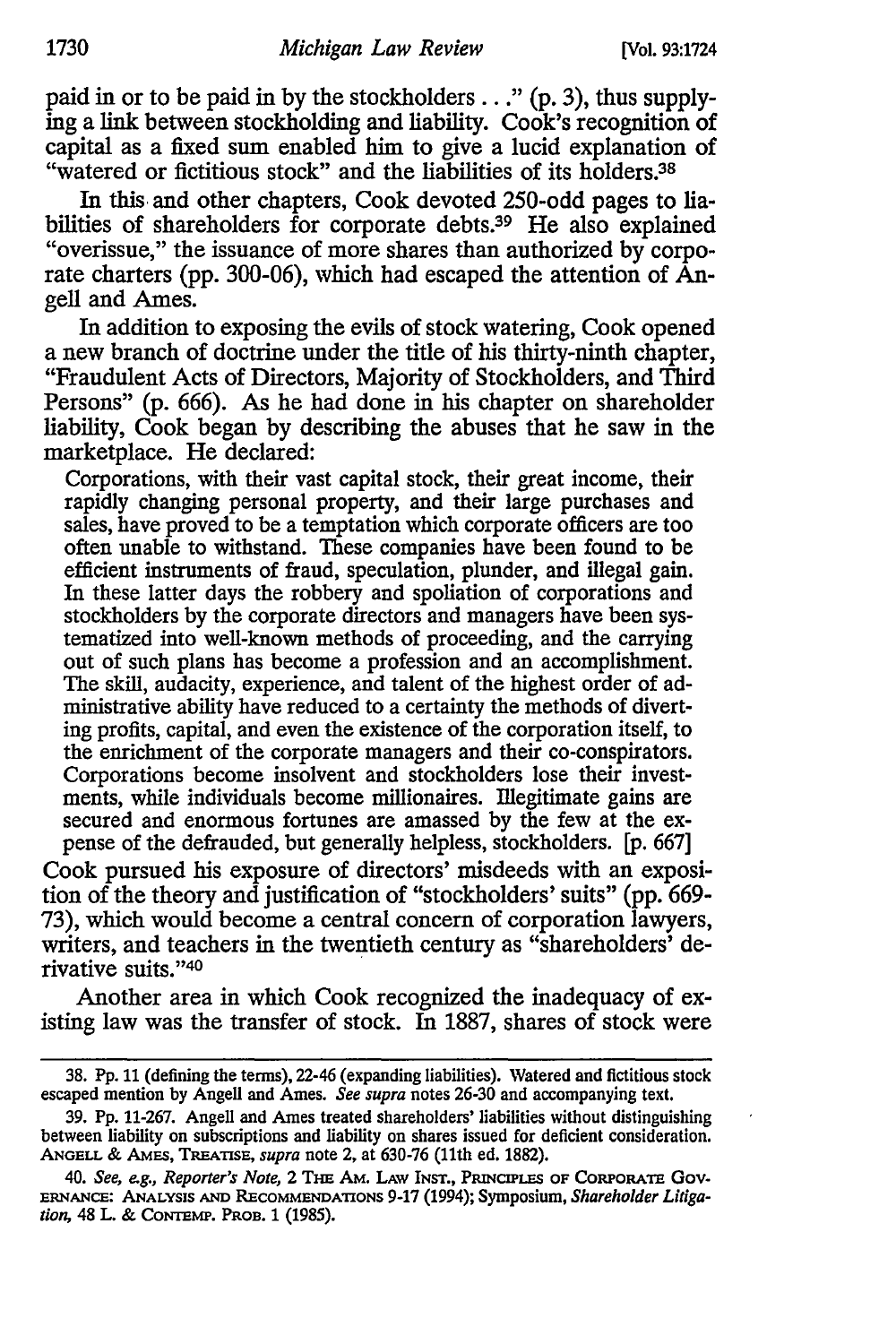emphatically nonnegotiable (pp. 417-18), and purchasers incurred a host of risks — that the shares were not fully paid for, or that they were subject to a lien, or that a fiduciary had transferred the shares in violation of the terms of a trust (pp. 422-31). Some of these problems would not be alleviated until the promulgation of the Uniform Stock Transfer Act in 1909,<sup>41</sup> and others not until the promulgation of the revised Uniform Commercial Code in 1956.42 Cook foresaw the burgeoning importance of share transfers and the need for free transferability. He declared:

Beyond all question, the surplus wealth of the future will be invested in corporate bonds and stocks. It is well, then, in these days of the formative period of the law governing stock, that the principles governing the transfer of certificates should be formed for the protection and security of an investing public, against secret liens, attachments, claims, and negligence of both the corporation and third persons.43

After publishing three editions of *Stock and Stockholders,* Cook changed the title of his treatise to *Corporations44* and added chapters on debt securities and on "quasi-public" corporations such as railroad, telegraph, telephone, gas, electric, and water companies. He also added a volume consisting of the texts of various statutory and constitutional provisions affecting corporations. But the first fifty-two chapters of *Corporations* retained the order and content of *Stock and Stockholders,* modified only by expansion.45 The book had now grown to 2,660 pages, filling three volumes.

Cook opened some of his new topics, like some of his original chapters, with summaries of the business practices underlying the law. Cook, however, viewed the practices that he now described more sympathetically than he had. viewed stock watering. Explaining the rise of corporate mortgages, he observed:

43. P. 435. Angell and Ames, in contrast, devoted 36 pages to impediments to stock transfer without any suggestion that these impediments should be abated. ANGELL & AMES, TREATISE, *supra* note 2, at 594-629 (11th ed. 1882).

44. CooK, TREATISE, *supra* note 1 (4th ed. 1898).

45. Cook inserted new chapters to separate *intra vires* from *ultra vires* acts, 2 *id.* at 1382- 1435, to separate stockholders' actions for directors' negligence from other stockholders' actions, 2 *id.* at 1436-45, and to introduce a new treatment of corporate agents' authority, 2 *id.*  at 1446-1571.

<sup>41.</sup> CHARLES THADDEUS TERRY, UNIFORM STATE LAWS IN THE UNITED STATES FULLY ANNOTATED 339-54 (1920). Terry lists the date of the Act as 1910. *Id.* at 341. The actual date of the Act, however, is 1909. PROCEEDINGS OF THE NINETEENIH ANNUAL CoNFER-ENCE OF COMMISSIONERS ON UNIFORM STATE LAWS 33 (1909).

<sup>42.</sup> AM. LAW INST. & NATL. CONF. OF COMMRS. ON UNIFORM STATE LAWS, 1956 RECOM-MENDATIONS OF THE EDITORIAL BOARD FOR THE UNIFORM COMMERCIAL CoDE (1957). The revised Code was considered promulgated with the publication of this document. HAND-BOOK OF THE NATIONAL CoNFERENCE OF COMMISSIONERS ON UNIFORM STATE LAws 114-15 (1956). *See generally* Francis T. Christy, *Responsibilities in the Transfer of Stock,* 53 MICH. L. REv. 701 (1955); Alfred F. Conard, *A New Deal for Fiduciaries' Stock Transfers,* 56 MICH. L. REv. 843 (1958).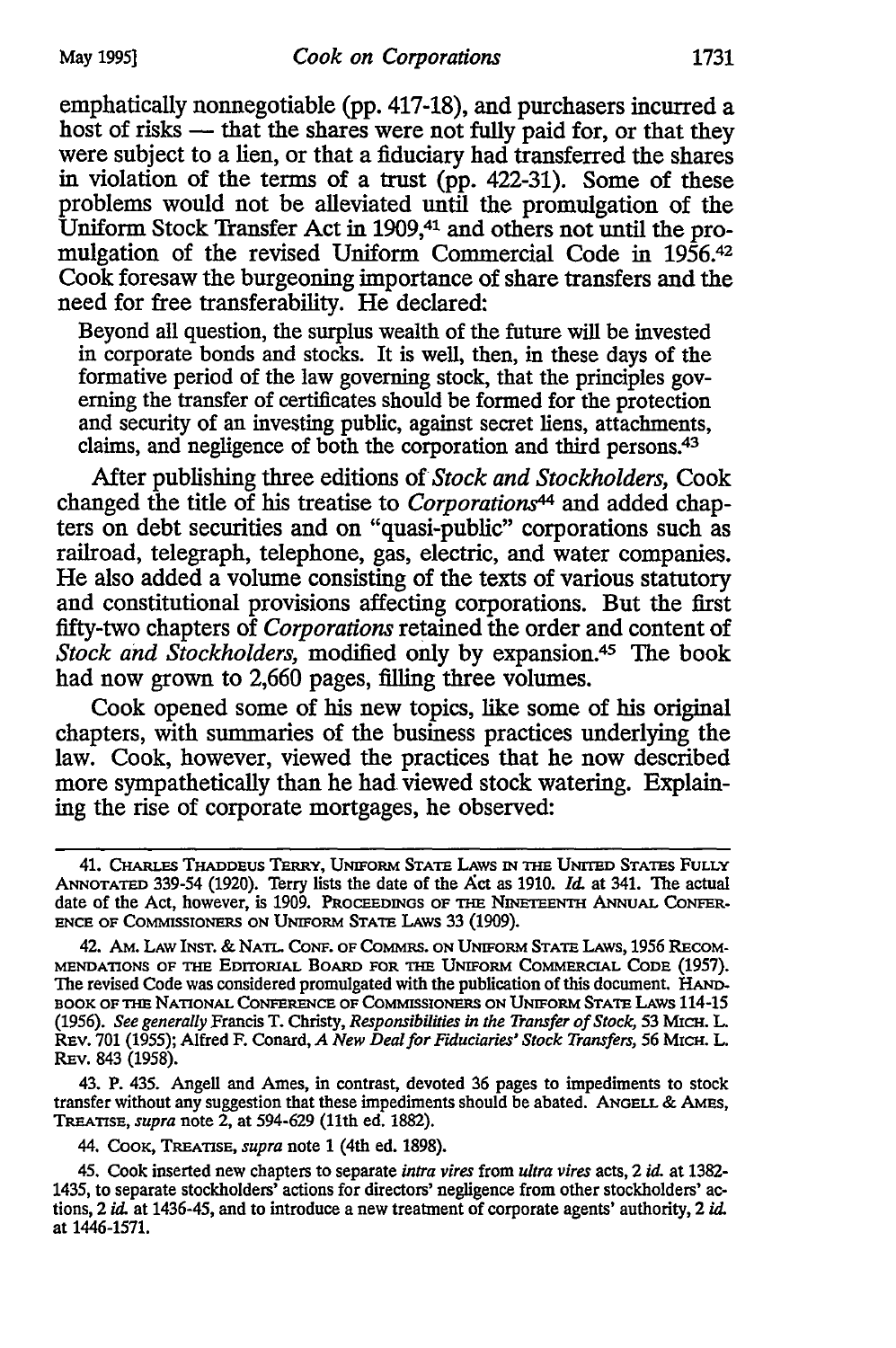Great captains of industry arose, such as Vanderbilt and Huntington, who had no capital, but had force and daring, coupled with a genius for building, consolidating, stocking, and bonding great systems of railroads. The power to mortgage gave them the power to raise money, and the power to raise money gave them the power to make America what it is today.46

Four more editions of Cook's *Corporations* treatise followed without major change in design or emphasis. Although the number of volumes doubled from four in the fourth edition to eight in the eighth edition, much ·of the text remained unchanged; most of the expansion appeared in footnotes, which often contained significant analysis as well as case citations and summaries.47

Before 1923, when Cook's last edition was published, a major change had taken place in the law affecting "watered stock," which Cook had denounced in earlier editions (p. 23). Many of the major commercial states had destroyed the basis of liability on watered stock by authorizing the issuance of stock without par value.48

In response to these changes, Cook published in the *Michigan*  Law Review an analysis of the consequences of eliminating par value.<sup>49</sup> Cook thought that issuing stock without par value was not a cure for watering; it, he said, merely "conceals the mystery of the 'water'."50 Columbia University economist John Bonbright expressed a similar view some years later.<sup>51</sup> Cook also claimed that "[t]he English way is better,"<sup>52</sup> and endorsed the principle of "truth" in securities," which would become the touchstone of American stock market reform in the 1930s.53 He quoted with approval a British government publication that declared:

The trend of recent legislation in this country has been to endeavor to afford information concerning joint stock companies to all who may

48. Statutes authorizing no-par shares, beginning with New York's in 1912 and continuing through 1926, are listed and analyzed by CORNEUUS w. WICKERSHAM, A TREATISE ON STOCK WITHOUT PAR VALUE OF ORDINARY BUSINESS CORPORATIONS (1927).

49. See William W. Cook, "Watered Stock" - Commissions - "Blue Sky Laws" - Stock *without Par Value,* 19 MICH. L. REv. 583 (1921) [hereinafter Cook, *Watered Stock].* 

50. *Id.* at 595.

51. *See* James C. Bonbright, *Preface* to DAVID L. DODD, STOCK WATERING vi (1930) (observing that "a good many recent writers •.• have already tolled the death knell of the anti-stock-watering laws . . . . Their optimism has little foundation."). *Cf.* BALLANTINE, *supra* note 34, at 373-74.

52. Cook, *Watered Stock, supra* note 49, at 595.

53. JOEL SELIGMAN, THE TRANSFORMATION OF WALL STREET: A HISTORY OF THE SE-CURITIES AND EXCHANGE CoMMISSION AND MODERN CORPORATE FINANCE 19, 20, 38 (1982).

<sup>46. 3</sup> *id.* at 1782a. But earlier volumes retained remarks on financial abuses without change. *See* 1 *id.* at 84-85 (discuss\_ing watered stock); 2 *id.* at 1256 (discussing the frauds of directors and managers).

<sup>47.</sup> In the eighth edition, for example, 6 pages on watered stock contained 13 lines of text and 600 hundred lines of footnotes. 1 Cook, TREATISE, *supra* note 1, at 159-64 (8th ed. 1923).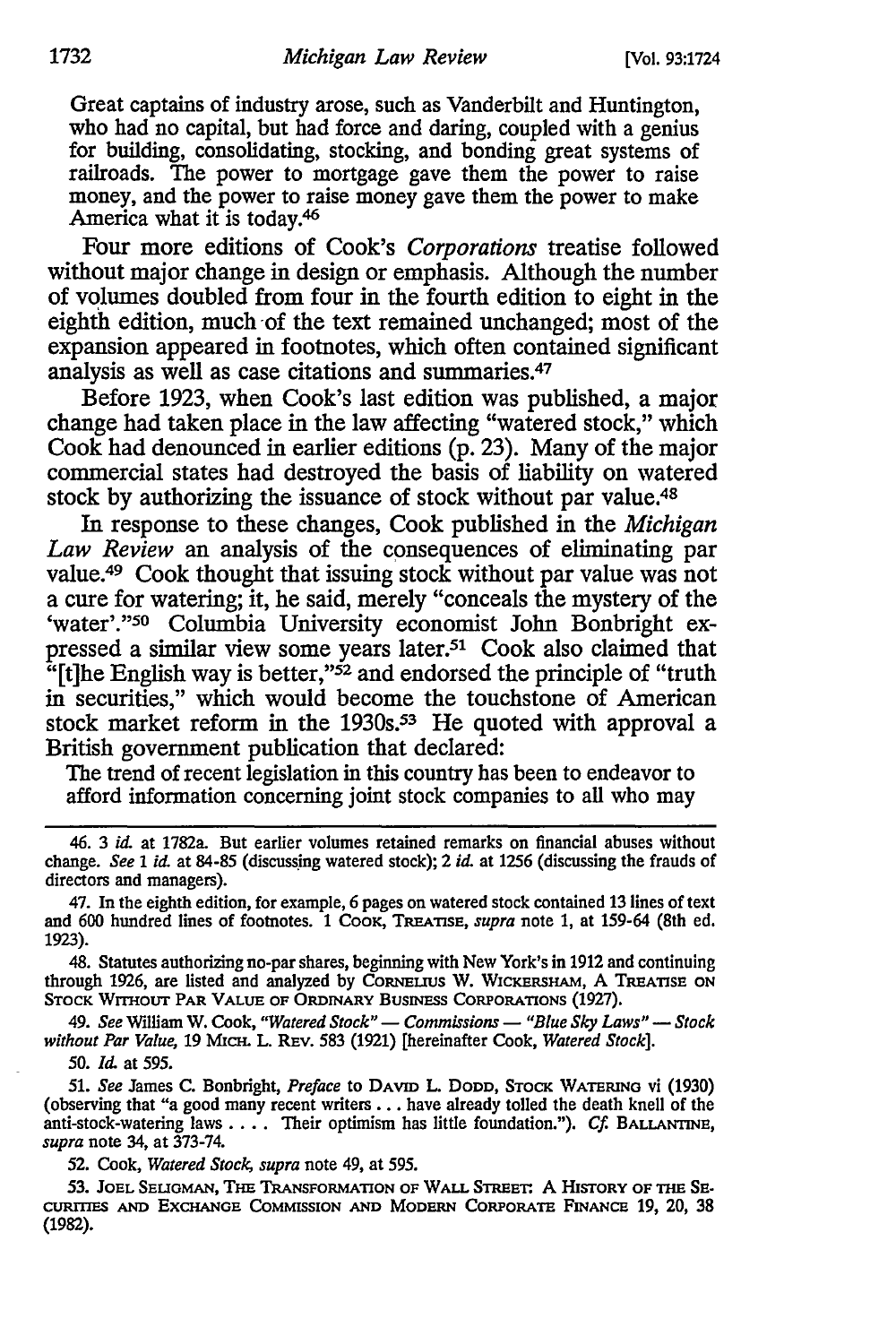seek it, on the ground that *publicity* is *the best protection* which can be devised for the benefit of creditors and of investors .... 54

In the same article, Cook applauded the requirement of prior approval of stock issues by the Federal Interstate Commerce Commission, by state public service commissions, and by state commissions under "blue sky" laws, the origins of which he traced to a Massachusetts law of 1875.55 These laws, he concluded, "are based on the right principle."56 Between the English system ·of full disclosure and the blue sky system of prior commission approval, Cook expressed no preference: "[T]he whole subject is still in the melting pot."57

While omitting prior editions' denunciation of watered stock, the eighth edition of Cook's treatise retained most of his earlier comments on the frauds of directors<sup>58</sup> and added an observation that implied approval of shareholders' derivative suits:

The expense, difficulty, and delays of litigation; the power and wealth of the guilty parties; the secrecy and skill of their methods; and the fact that the results of even a successful suit belong to the corporation, and not to the stockholders who sue, all tend to discourage the stockholders, and to encourage and protect the guilty parties.<sup>59</sup>

Cook evidently viewed his eighth edition as the last of the series. Noting the unmanageable expansion of case law, he concluded that "[p]ractically the best future law books will have to emanate from law school professors."<sup>60</sup> His most serious competitor, however, was probably not a professor, but William Meade Fletcher, the author of an encyclopedic treatise whose first edition had appeared in 1917.61

55. *Id.* at 590.

56. *Id.* at 591.

57. *Id.* at 598.

58. It omitted the sentences on the systematization of robbery and spoliation and on the "talent of the highest order" devoted to diverting profits. 3 CooK, TREATISE, *supra* note 1, at 2406 (8th ed. 1923) (the page where the omitted sentences would have occurred); *see also supra* text accompanying notes 39-40.

59. 3 CooK, TREATISE, *supra,* note l, at 2406 (8th ed. 1923).

60. 1 id., at xi (referring to William W. Cook, *The Law Book of the Future,* 21 MICH. L. REv. 365, 371 (1923)).

61. WILUAM MEADE FLETCHER, CYCLOPEDIA OF 'IHE LAW OF PruvATE CoRPORATIONS (1917). Since 1895, Cook's treatise had also had a serious competitor in THOMPSON, COM-MENTARIES, *supra* note 2 (1st ed. 1894, 2d ed. 1908, 3d ed. 1927). A treatise of two volumes that is often cited by other authors, although not by Horwitz, *see supra* note 2, was published in 1908 by Arthur W. Machen, Jr., a professor at the University of Chicago. ARTHUR W. MACHEN, JR., A TREATISE ON THE MODERN LAW OF CORPORATIONS WITH REFERENCE TO FORMATION AND OPERATION UNDER GENERAL LAWS (1908).

<sup>54.</sup> Cook, *Watered Stock, supra* note 49, at 595-96 (citing a statement in "a blue book published by the English government in June, 1907").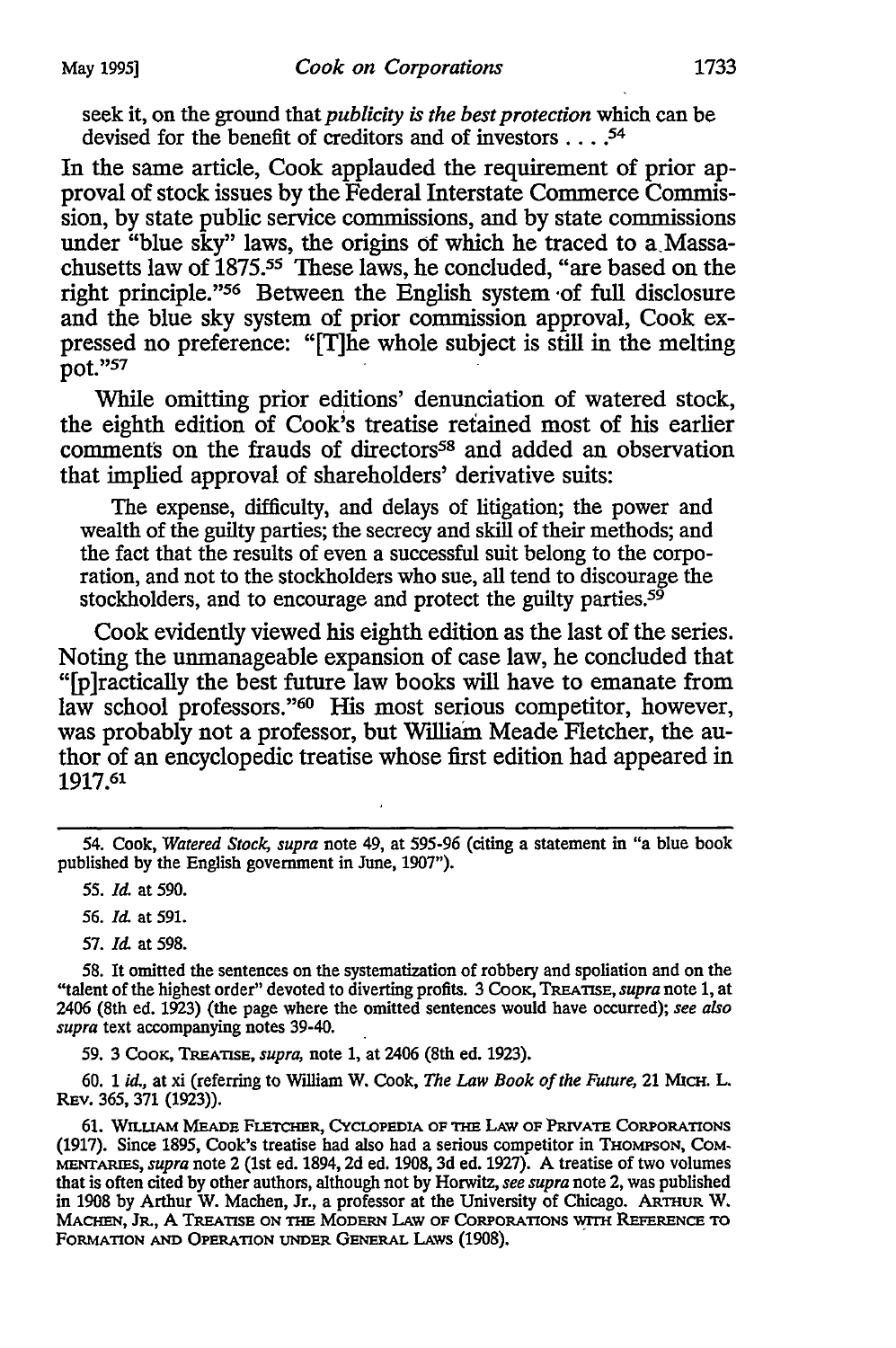### THE PRINCIPLES

Although Cook had predicted in 1923 that the best future law books would be written by professors,<sup>62</sup> he took one more fling with his favorite subject, which he entitled *The Principles of Corporation Law*63 and characterized it as "an experiment to condense, simplify and clarify the law, for the use of the lawyer, law student and layman."64 Reflecting on changes in the law since 1887, *Principles* rearranged and restated in a single volume most of the doctrine expounded in the treatise and made significant additions on trusts,<sup>65</sup> reorganization,<sup>66</sup> and constitutional law.<sup>67</sup>

If Cook had condensed the footnotes of *Principles* and reorganized them to match the book's text, he would have provided a useful handbook and a fresh foundation for a twentieth century treatise. But Cook was evidently too weary for this task. Instead of winnowing his references to a concise few, he recurrently cited sections of his eighth edition, in which voluminous references could be found.68 A practitioner qr student who wanted to use *Principles* as a research aid would have had to keep the six volumes of the eighth edition at hand for relevant citations. Nonlawyers, who might not have missed the citations, would have found the exposition of *Principles* too dense for easy comprehension. Unsurprisingly, the book was not commercially published.<sup>69</sup>

## COOK ON INDUSTRIAL CONCENTRATION

In 1888, when Cook had completed the first edition of *Stock and Stockholders,* "trusts" were igniting debates that would lead to the Sherman Antitrust Act of 1890.7° Cook published a short tract on the evils of these concentrations of power.71 His earlier protests against the frauds of corporate organizers and officers were mild in comparison with his denunciation of the evils of trusts. After explaining how manufacturers had resorted to trusts in order to restrain competition and establish monopolies, Cook declared: "A

<sup>62.</sup> *See supra* note 60.

<sup>63.</sup> WILUAM w. COOK, THE PRINCIPLES OF CoRPORATION LAW (1931) [hereinafter CooK, PRINCIPLES] (copyright 1925).

<sup>64.</sup> *Id.* at iii.

<sup>65.</sup> *Id.* at 234-39.

<sup>66.</sup> *Id.* at 661-89.

<sup>67.</sup> *Id.* at 380-98.

<sup>68.</sup> *See, e.g., id.* at 32.

<sup>69.</sup> The only copy in the University of Michigan library shows the University of Michigan Lawyers' Club as the publisher and is dated 1931.

<sup>70.</sup> Sherman Antitrust Act, ch. 642, 26 Stat 209 (1890) (codified as amended at 15 U.S.C. §§ 1-7 (1988 & Supp. V 1993).

<sup>71.</sup> CooK, TRUSTS, *supra* note 11.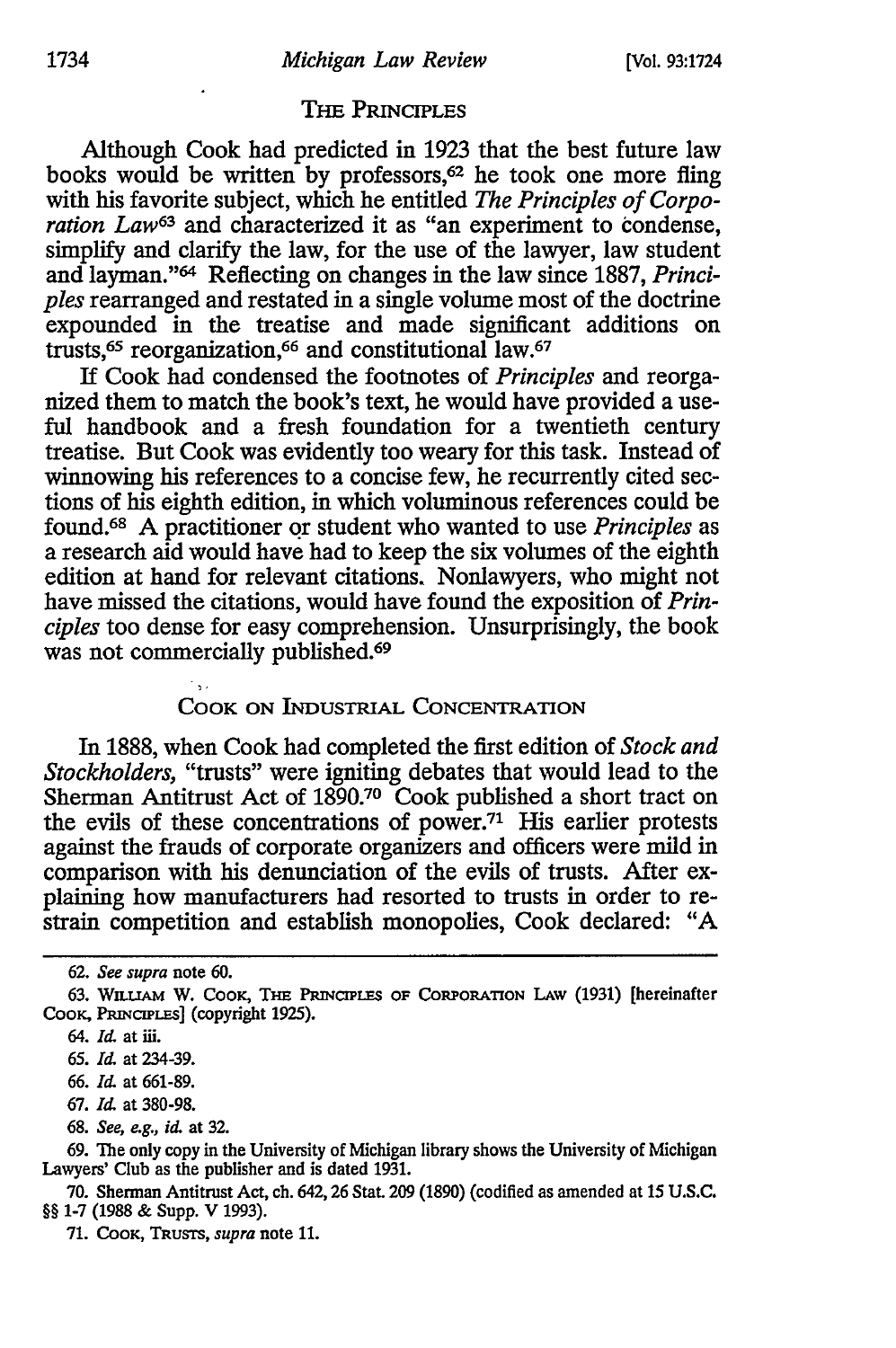monopoly has ever been unjust, oppressive, and a thing of hatred,"72 and "[t]here can be no compromise between a monopoly and an Anglo-Saxon people. "73 Cook's views were among those prominently noted six decades later in a leading history of antitrust  $\overline{l}$ aw.<sup>74</sup>

The wave of public opinion that led to the Sherman Antitrust Act was not directed narrowly at trusts, but at big companies in general. In reference to this hostility, Cook published, a year after the passage of the Sherman Act, a small book entitled *The Corporation Problem. 15* Cook noted that after the Act's passage the former participants in trusts were reorganizing in giant corporations, with similar consequences.<sup>76</sup> These corporations were better than trusts, he thought, because their organization was not secret, and they were subject to explicit statutes and charters.77 But he reserved judgment on their legitimacy, concluding:

The first campaign of the warfare with the trusts has been fought out. The victory has been with the people. The trusts have been routed and driven to a second line of defence. They are entrenching themselves under the cover of corporate charters. Whether they shall be driven from these remains to be seen. Certain it is that unless they justify their existence they will be annihilated by the courts, legislatures, and new competitors.78

Cook went on to recount the sins of corporations with all the vigor of a populist politician. Focusing on railroads, he described practices of rate discrimination, favoritism, wastefully duplicated lines, stock gambling, frauds on investors, monopolies, and political corruption.79 Furthermore, he observed: "Whatsoever is an aid to plutocracy is a danger to the republic. The corporation is the ally, the agent, the representative of plutocracy."80

74. See HANS B. THORELLI, THE FEDERAL ANTITRUST POLICY: ORIGINATION OF AN AMERICAN TRADITION 130-31, 327 (1955).

78. *Id.* at 245.

80. *Id.* at 249.

<sup>72.</sup> *Id.* at 54.

<sup>73.</sup> *Id.* at 62. "Anglo·Saxon" was probably Cook's way of referring to English·speaking people; he did not designate any non· Anglo Saxons to whom monopoly was more congenial. Thirty.nine years later, when he distinguished between "foreigners" and the descendants of pre-Revolutionary settlers, he called the latter "the American stock." WILLIAM W. COOK, AMERICAN INsrrrunoNs AND THEIR PREsERVATION iii, 267 (1927). He used "Anglo-Saxon" to identify the principal element, along with the Scotch-Irish, Dutch, Huguenot, German, Irish, and Scandinavian, in the composite American, *id.* at 40, and to designate a people that had been fused with the Normans to form the English, *id.* at 77.

<sup>75.</sup> Wiu.IAM W. CoOK, THE CORPORATION PROBLEM! THE PUBUC PHAsES OF CoRPO-RATIONS, THEIR USES, ABUSES, BENEFITS, DANGERS, WEALTII, AND POWER, WITH A DIS-CUSSION OF 1HE SOCIAL, INDUSTRIAL, ECONOMIC, AND POUTICAL QUESTIONS TO WmcH THEY HAVE GIVEN RISE (1891).

<sup>76.</sup> *Id.* at 243-44.

<sup>77.</sup> *Id.* 

<sup>79.</sup> *Id.* at 11-119.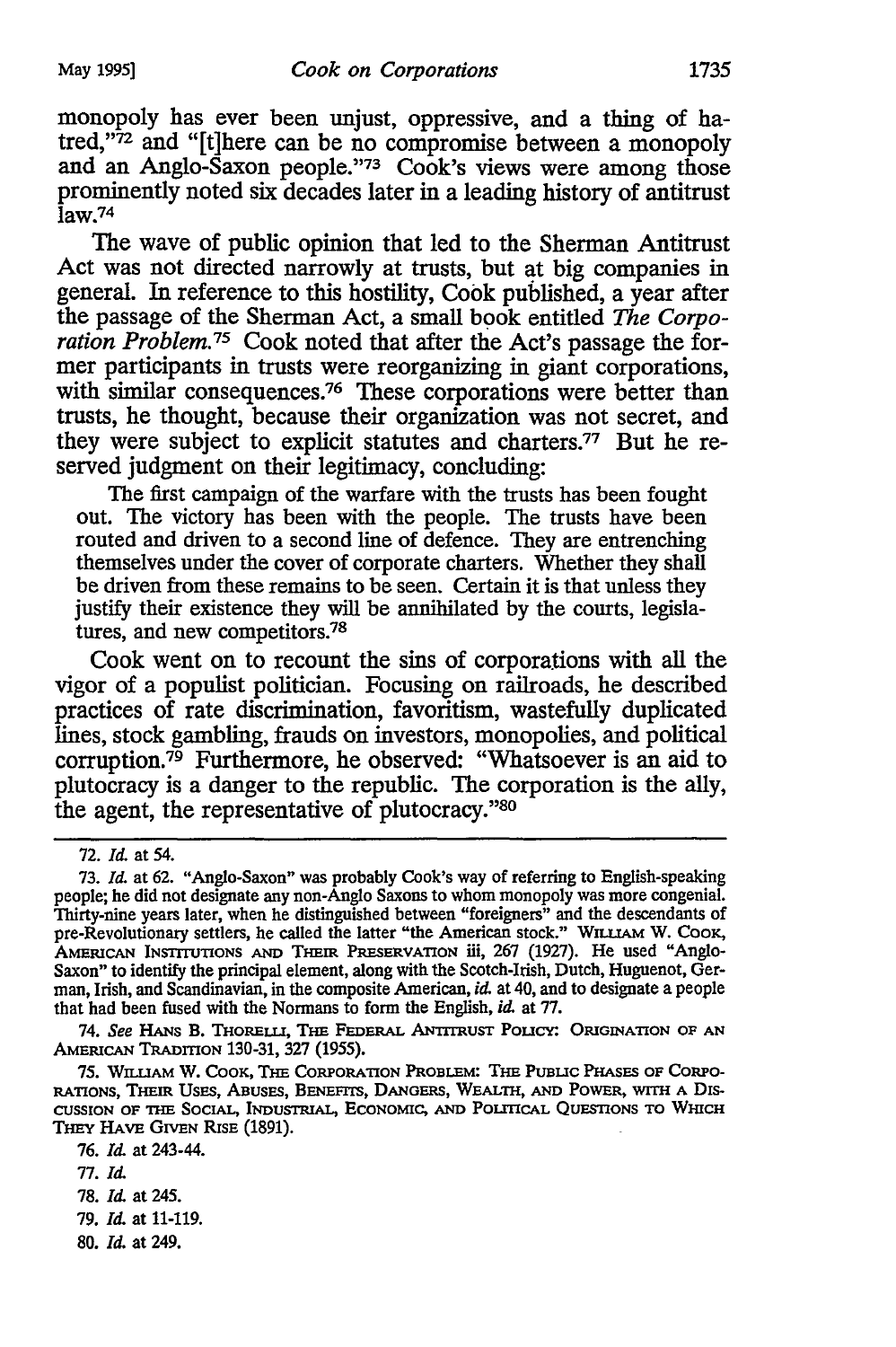But Cook was confident of the republic's survival. He reflected: "The corporation holds its life subject to the will of the people... Its powers may be changed, its duties increased, its charter may be repealed and its existence ended."81 Thanks to the power of the people, " 'The Corporation Problem' will be solved, and the solution, when it comes, will be satisfactory, thorough, and complete."82 Regrettably, Cook did not specify the means of solution.

Thirty-four years later, Cook returned to the problem of monopoly in *Principles.* He outlined two schools of thought on the subject, one of which favored more legislation, more prosecutions, and more jail sentences; the other, which Cook described more sympathetically, relied on free trade and foreign competition to keep prices down. "Meantime," he concluded, "the courts are working out the problem, aided by a healthy public sentiment, which realizes the saving by combination and yet the danger of misuse of power."83

#### COOK ON RAILROADS

Before, during, and after World War I, Cook concerned himself with railroad problems.<sup>84</sup> In 1915, he proposed a plan for reorganizing the railroads, which he presented almost simultaneously in the Michigan and Yale law reviews.85 In the Michigan article, he stressed deficiencies of service to customers and of returns to investors. In his view, railroads were ground between the millstones of the public's demands for reasonable rates and financiers' demands for profits.86

In the Yale article, Cook attacked the faults of management and the vacuity of managers' proposed solutions. He recalled that one railroad executive, in testimony before the Interstate Commerce Commission, "solemnly asserted that the stockholders should take a more active part in corporate affairs."87 Adumbrating the work of Adolf Berle and Gardiner Means,<sup>88</sup> Cook commented:

85. Wtlliam W. Cook, *A Bill for* the *Nationalization of Railroads,* 14 MICH. L. REv. 1 (1915) [hereinafter Cook, *Bill*]; William W. Cook, *A Plan for the Nationalization of Railroads,* 24 YALE LJ. 370 (1915) [hereinafter Cook, *Plan].* 

86. Cook, *Bill*, *supra* note 85, at 3.

87. Cook, *Plan, supra* note 85, at 374.

88. *See* ADOLF A. BERLE, JR. & GARDINER c. MEANS, THE MODERN CORPORATION AND PruvATE PROPERTY 277-87 (1932).

<sup>81.</sup> *Id.* at 252.

<sup>82.</sup> *Id.* at 253.

<sup>83.</sup> CooK, PRINCIPLES, *supra* note 63, at 236.

<sup>84.</sup> *See* CooK, SoLunoN, *supra* note 17, at 29-30 (stating that "the plan which has taken twelve years for me to work out, and which was first published in 1908, is now being endorsed generally"). I have been unable to find a copy of the 1908 publication.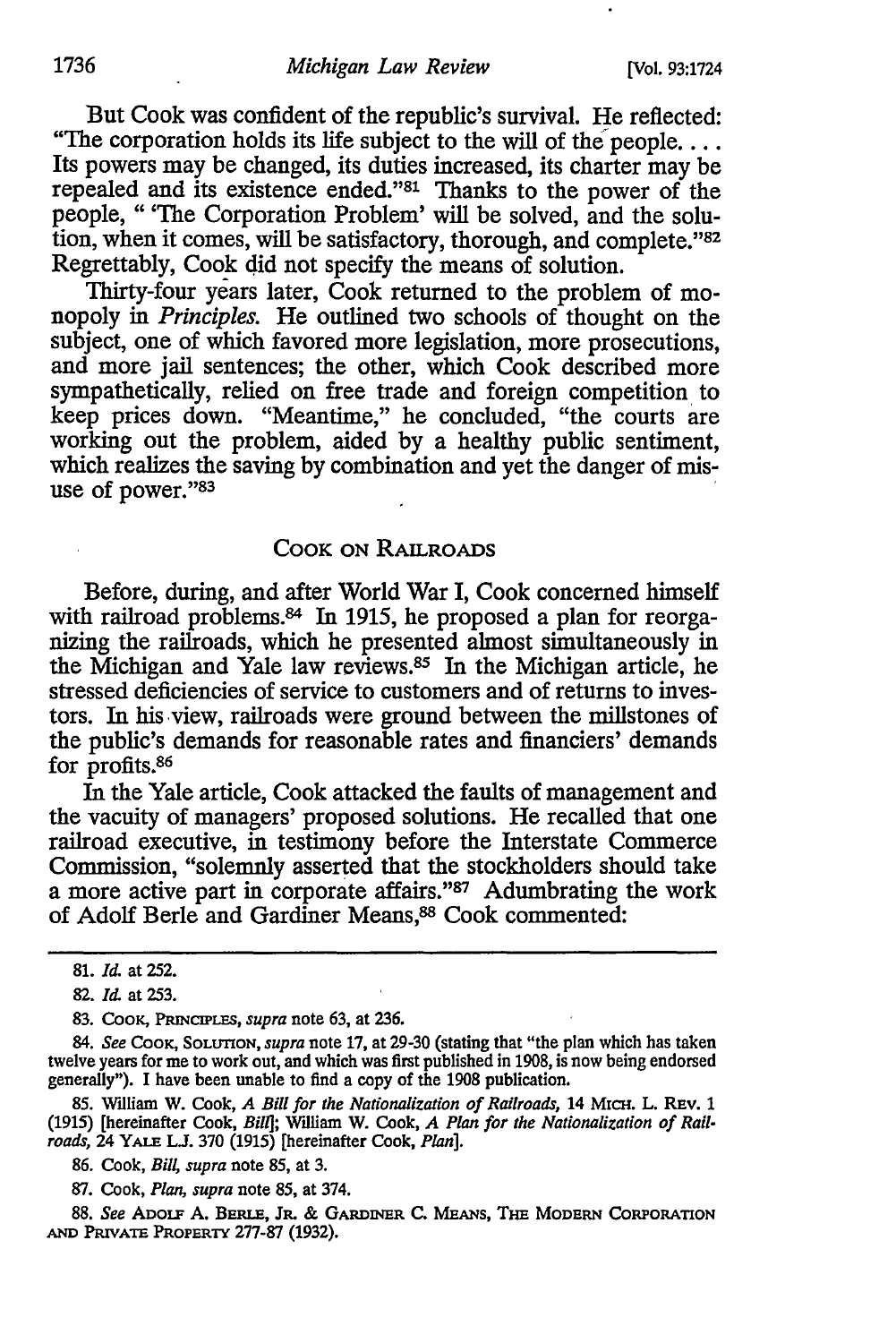You might as well ask the clouds in the air to propel the railroad locomotives. The stockholders are multitudinous, widely scattered, many of them women and estates. They give their proxies to whom-soever is in control — blindly and automatically.  $\dots$  They are derelicts adrift on an unknown sea, without chart, compass, landmark or pilot.<sup>89</sup>

Under Cook's plan, the federal government would own a corporation that held controlling shares in the operating compames. The public would continue to hold other shares. Cook embodied his plan in a bill that was introduced in Congress but not enacted.9°

In 1919, Cook published a further elaboration of his plan and compared its merits with those of his competitors. The first element of his revised plan was to consolidate the hundreds of railroad companies into a few trunk lines arranged so that they would compete with each other but would use common terminals.91 His second postulate was that government should either guarantee the railroads a reasonable return by payments from the public treasury or should set their rates at levels that would let them earn a fair retum.92 Third, the government should regulate the railroads but should not own them.<sup>93</sup> Fourth, the major trunk lines should be federally incorporated — an idea as to which Cook declared "there is practically no dissent. "94

Although Cook's plan would have given a government agency voting control over railroad companies, he insisted that this was not government ownership,95 the avoidance of which was his central purpose:

The danger is that the 'public, out bf sheer disgust with present railroad rates and service, may abandon all real public control of the railroads, and allow the reactionaries to have their way. That way leads to still higher rates and ultimate Government ownership.96

#### SUMMATION

Cook was a leader in redirecting corporation theory from a system of state-given powers and disabilities to a structure of investors' rights and liabilities. He was among the first to recognize and to denounce the exploitation of investors by promoters and managers, and to proclaim the impotence of individual shareholders in rela-

 $\cdot$ 

- 91. *Id.* at 1-6.
- 92. *Id.* at 6.
- 93. *Id.* at 6-7.
- 94. *Id.* at 8.
- 95. *Id.* at 7.
- 96. *Id.* at 30.

<sup>89.</sup> Cook, *Plan, supra* note 85, at 374.

<sup>90.</sup> CooK, SOLUTION, *supra* note 17, at 9.